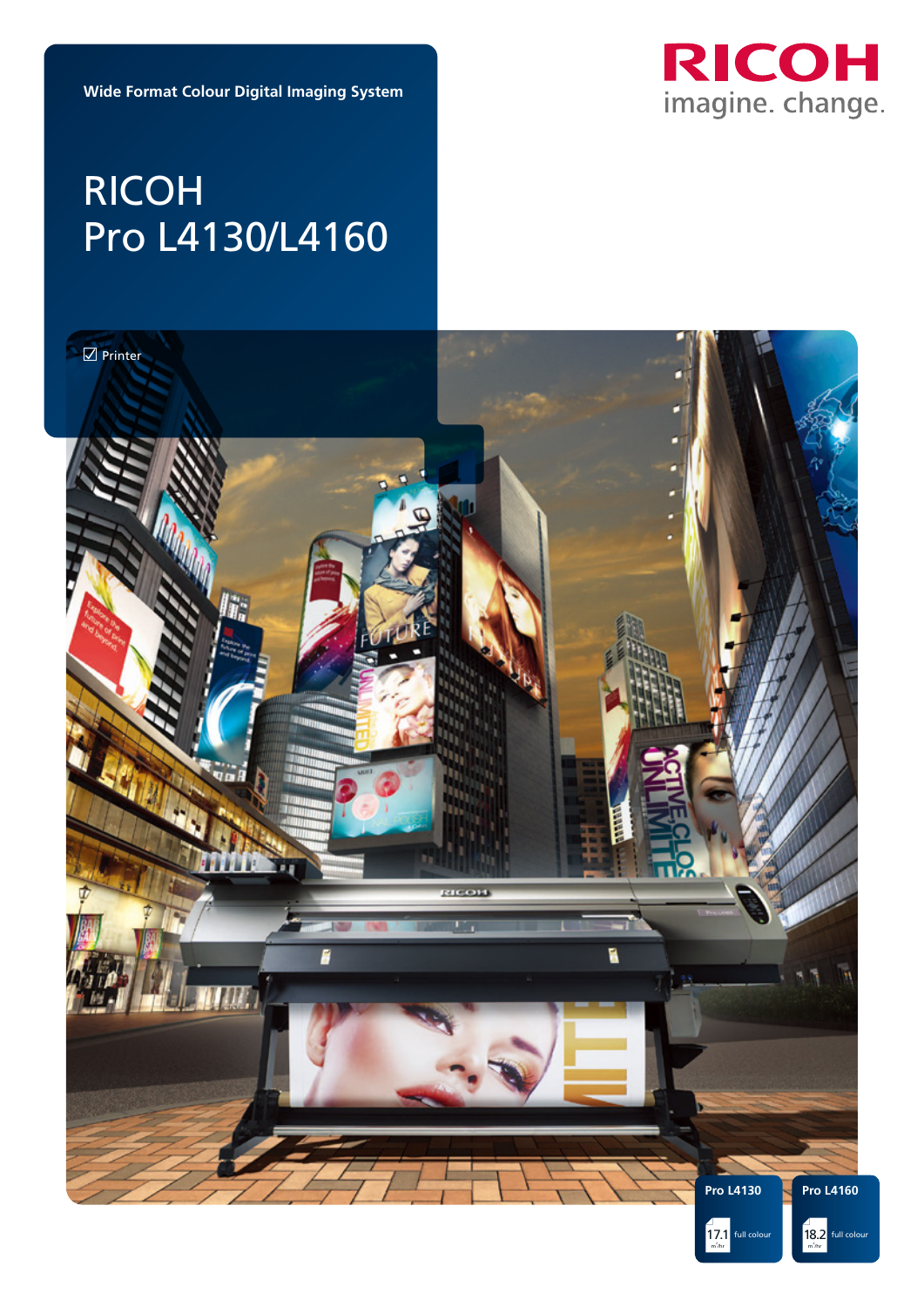### Exceptional wide-format colour – inside and out

The RICOH Pro L4130/L4160 wide-format colour printer is the perfect solution when you want to complement your offering with display printing. It produces brilliant signs, banners, wall coverings, wraps and more for indoor or outdoor applications of all kinds. Your customers will notice how crisp and vivid your graphics look. You'll notice how easy they were to make. Using eco-friendly, aqueous latex ink and up to a six-colour process printing for a much wider colour gamut everyone will be impressed with the results.

#### **Innovative new ink technology on display**

Don't compromise any longer. The RICOH Pro L4130/ L4160 produces outstanding colour that withstands the harshest elements — without being harsh on you or the environment. It intensifies black ink density and enhances gloss for bolder, more compelling graphics. The ink can also be used on an array of substrates, including plastics, vinyl, clear film, backlit materials and more. Plus, the ink requires only a 60°C cold cure, so it easily handles a wide range of heat-sensitive media. Images stay crisp and colours stay vibrant in outdoor conditions, along with being scratch, water and weather resistant.

#### **More colours, including white, for more impact**

The RICOH Pro L4130/L4160 can produce six-colour process printing — adding orange and green to the standard 4-colour (CMYK) setup: you have more colour options and increased colour gamut for producing exceptional colour reproductions on any surface. In addition, with that configuration, white ink enables you to use it as a base colour and create fresh images that pop on clear substrates too.

#### **Produce signs quickly**

The RICOH Pro L4130/L4160 was designed for efficiency and fast throughput. With eight ink cartridges, you can choose almost any configuration at the time of installation.

- When set up in 4-colour mode, two ink cartridges are designated with each colour for continuous printing.
- An array of heaters on the platen maintains proper temperatures during pre-printing, printing and the drying process to ensure that any additional finishing can begin immediately.
- Quick-drying ink enables output to move onto secondary finishing processes almost immediately; if lamination is desired, it can be done right away.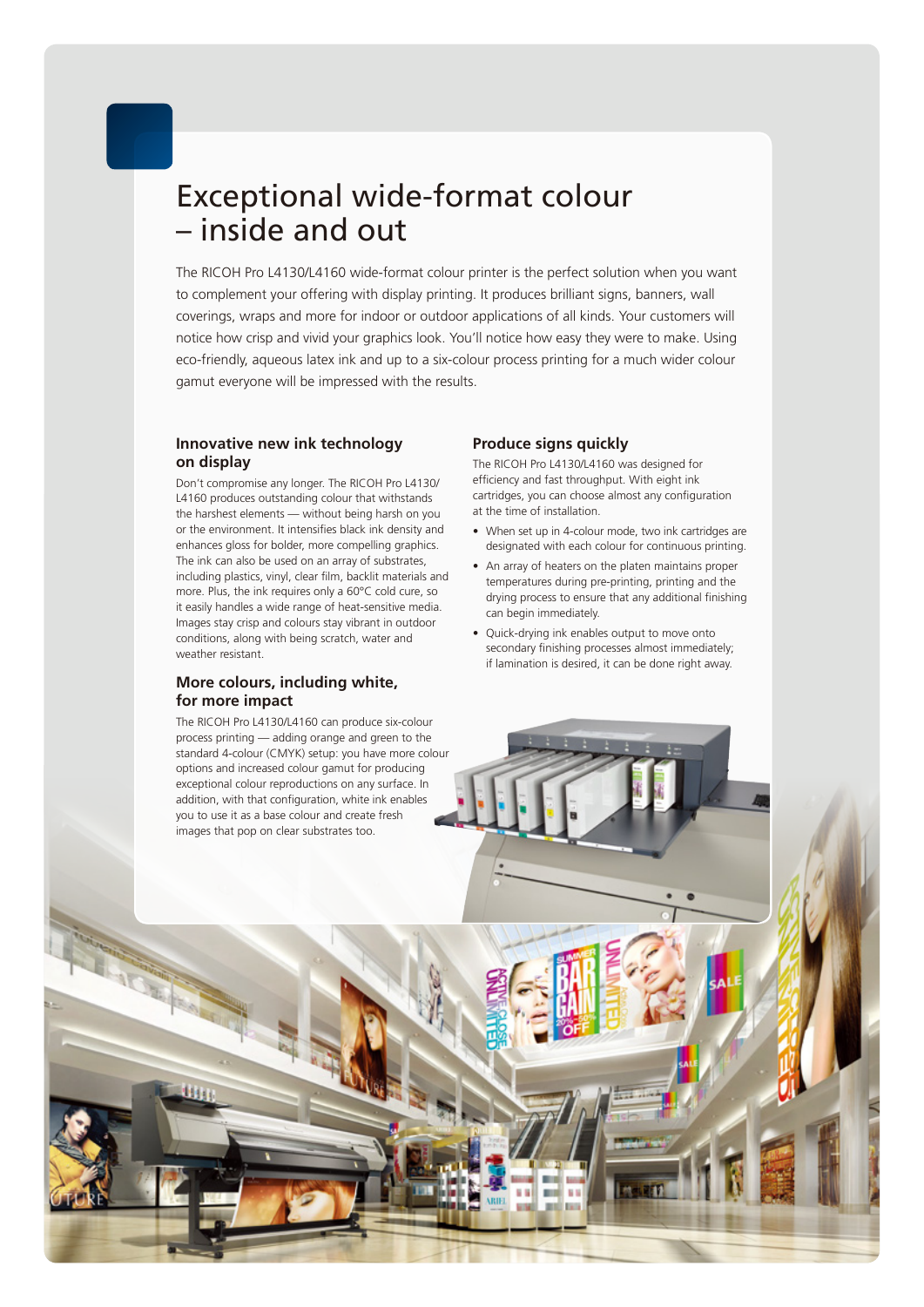## Good for business, great for you

Open your doors to a profitable, new revenue stream with high-quality, durable output from the RICOH Pro L4130/L4160. These state-of-the-art printers excel at wide-format reproduction with striking detail and long-lasting colour for indoor and outdoor graphic applications that command attention.

- Interior design: Adhesive floor graphics, wall decals and floor to ceiling wallpapers offer endless branding and design opportunities for corporate and home environments.
- Photo and fine art: High quality, on-demand printing opens new doors to galleries and artists.
- Outdoor: Grab the attention of consumers with bold outdoor advertising, transit signage, building wraps, banners and more.
- Exhibition and events: From sales meetings, trade shows and high profile events, become the one source for corporate customers for printing everything.
- Retail: Seasonal window graphics, point of sale displays, backlist advertising and in-store signage are just a few examples of how the RICOH Pro L4130/ L4160 can boost sales for both you and retailers.

And there are even more applications: vehicle wraps, product labels, banners and signage are just a few examples of the added capabilities delivered by these high quality, flexible wide format printers.

#### **Drive print performance the easy way**

The RICOH Pro L4130/L4160 uses the powerful Ricoh Software RIP designated specifically to simplify printing graphics-rich output. The intuitive, icon-based interface lets you seamlessly check settings and progress from the main screen.

- Set 'favourites' and quickly reuse settings you've used previously.
- Three-layer prints enable you to print on more types of material, including transparent material and window clings.

• Perform layout imposition of several jobs to reduce media waste and run test prints, improving both the quality and efficiency of your operation.

#### **Print heads in a new direction**

With innovative high-speed print heads, the RICOH Pro L4130/L4160 delivers high quality output time after time. Each of the two Piezo print heads are configured with 1,280 nozzles per head to ensure the outstanding results, as a precise drop is dispensed at the exact location — every time. Multi-jetting capabilities support three different drop sizes at once, ensuring the exact amount of ink is dispensed every time for exceptional results on various media types and densities.



#### **Easy to set up and environmentally friendly**

The RICOH Pro L4130/L4160 uses aqueous durable latex ink to produce exceptional wide-format colour. Solventbased printers can be difficult to install because they require costly ventilation and air discharge systems. Our innovative printer can be used almost anywhere. Plus, you don't have to change the entire ink cartridge when it runs low. Simply replace the ink pack to reduce waste and cost.